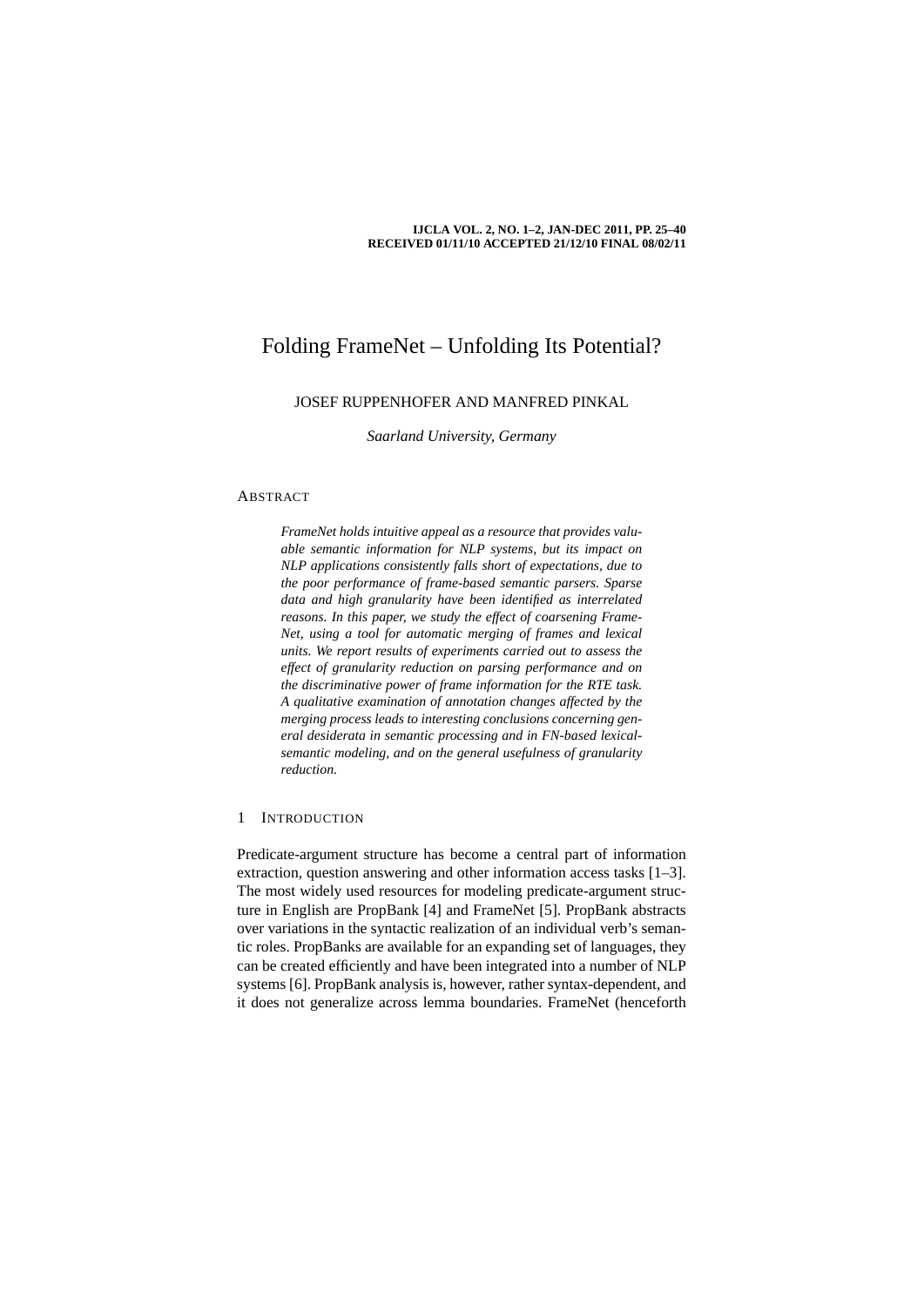### **26 JOSEF RUPPENHOFER AND MANFRED PINKAL**

also: FN) provides such generalization by grouping relevant senses of different lemmas into the same frame with a shared set of semantic roles, called Frame Elements. Moreover, FN organizes both frames and frame elements into a hierarchy using several types of semantic relations. Via its frame-to-frame relations, FN also models presuppositions of events and generates expectations in the sense that event types (frames) are connected through sequential and other relations. Finally, frame structures are language-independent, and thus suggest themselves for cross-lingual applications.

We use an example from the RTE-2 challenge [7] to illustrate FN's contribution to NLP applications. The RTE task consists in determining whether a text entails a hypothesis in a common-sense way. It uses data from IR, IE, QA and Summarization to form positive and negative texthypothesis pairs.

(1) T:. : Mr. Fitzgerald revealed he was one of several top officials who told Mr. Libby in June 2003 that Valerie Plame, **wife** of the former ambassador Joseph Wilson, worked for the CIA. H:. Valerie Plame is **married** to Joseph Wilson.

Frame semantic analysis with a well-performing shallow semantic parser would show *wife* in the text and *married* in the hypothesis to both belong to the Personal relationship frame, constituting evidence that entailment holds.

Despite the intuitive appeal of FN, its impact on NLP applications falls short of expectations. An often-mentioned practical drawback is the lack of coverage, due to the incompleteness of the FN database [8]. Even more importantly, it is very difficult to leverage the information which is covered by the FN database for practical tasks [9]. Existing FN-based shallow semantic parsers show consistent low performance, in contrast to the rather impressive accuracy of PropBank role labelers. Of course, the task of assigning frame structures is more ambitious and thus simply harder. But another reason may be that FN is just too fine-grained to allow robust shallow semantic parsing. On the one hand, the high granularity increases the problem of data sparseness: for many frames, frame elements and lexical units, the FN corpus contains only few annotated training instances. On the other hand, it seems that semantic distinctions often are too subtle for parsers – and for humans.

In this paper, we study the effect of systematically coarsening FN. This directly addresses problems of granularity and indirectly issues of coverage and sparsity: the merging of senses provides more annotated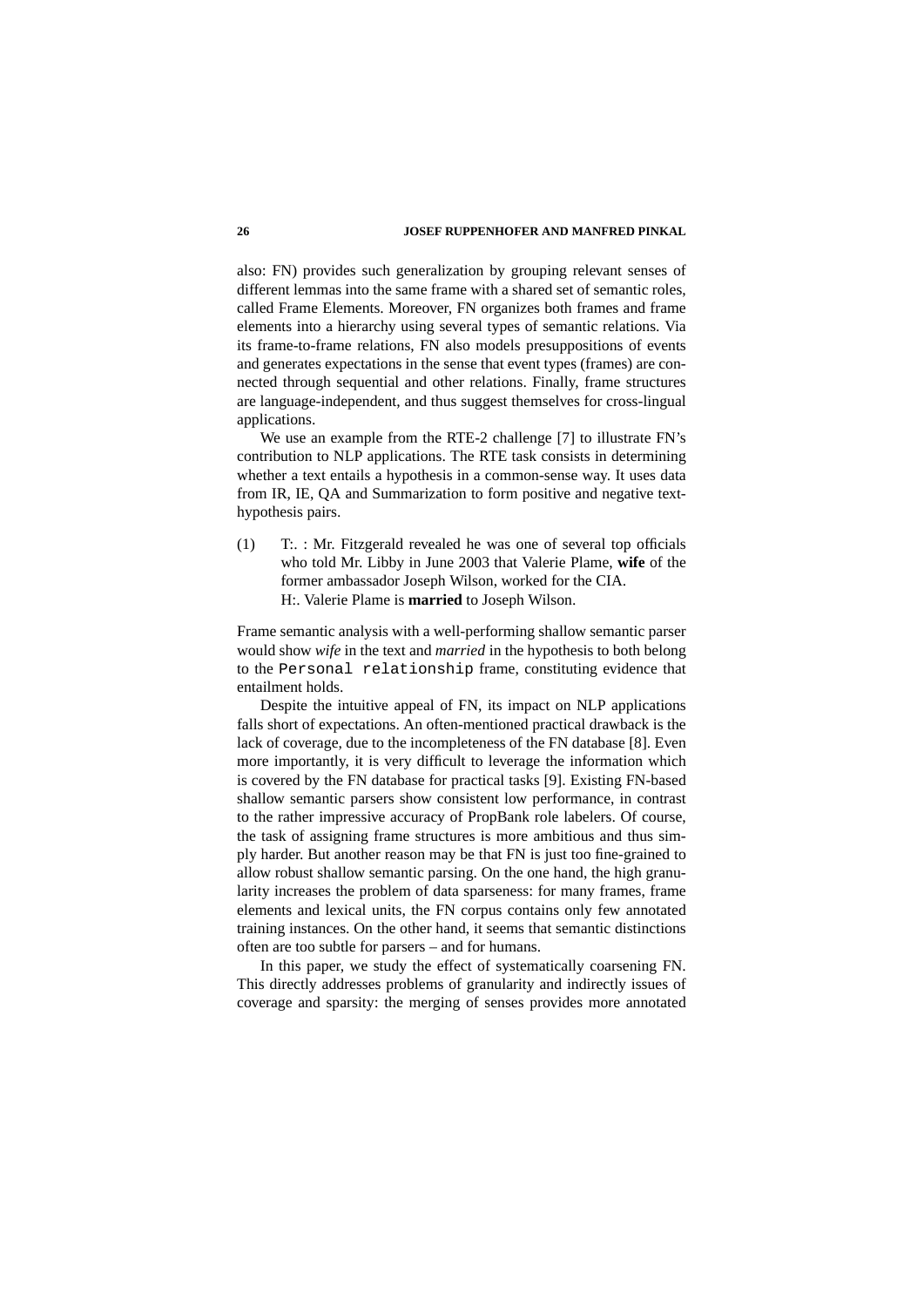instances for the remaining word senses and may eliminate word senses that are defined by FN but not backed by annotations. We use the recently presented FN transformer, which automatically merges frames or word senses and changes annotations of corpus data according to user specifications [10], to systematically vary the granularity of FN, and evaluate the effect of frame folding on parsing accuracy. By themselves, effects on parser performance are of limited interest since frame folding implies a reduction of alternative target annotations, almost trivially entailing an increase in accuracy. The interesting question is this: Does parser improvement come at the cost of losing relevant semantic information? Or could we even gain information through additional cases of semantic relatedness becoming apparent through the merging process? To answer these questions, we build on the experimental setup of Burchardt et al. 2009 [9] for evaluating the impact of FN on the task of Recognizing Textual Entailment (RTE).

These authors use the FATE corpus [11], which contains manual frame semantic annotations for the RTE-2 test set, as a gold corpus. Unlike endto-end evaluations, this setup allows them to separately measure FN's coverage, the performance of semantic parsers, and the discriminative power of frame-semantic information for entailment recognition. Concerning the latter, they find a discriminative effect of frame information on the entailment task which significantly exceeds a simple word-overlap measure. However, this positive effect can only be measured on the gold corpus; in a realistic setting it is offset by noisy parser output. We replicate their experiments in a somewhat modified version with FNs of different granularity to assess whether coarsening can lead to better automatic parser performance *while avoiding the loss of relevant information*.

Our evaluation shows that parsing results improve significantly by merging, but there is no significant gain in discriminative power. We complement the quantitative evaluation by a qualitative examination of those entailment pairs which are affected by the merging process. This leads to interesting conclusions concerning general desiderata in semantic processing and in FN-based lexical-semantic modeling, and on the general usefulness of frame-folding.

This paper is structured as follows. In section 2, we discuss related work. In section 3, we report on experiments in which we systematically explore the coarsening of FN with the FN transformer tool and its effect on the performance of a statistical semantic parser. In section 4, we use the output of the best transformer setting and replicate parts of Burchardt et al.'s study (2009) on the impact of frame semantic information on the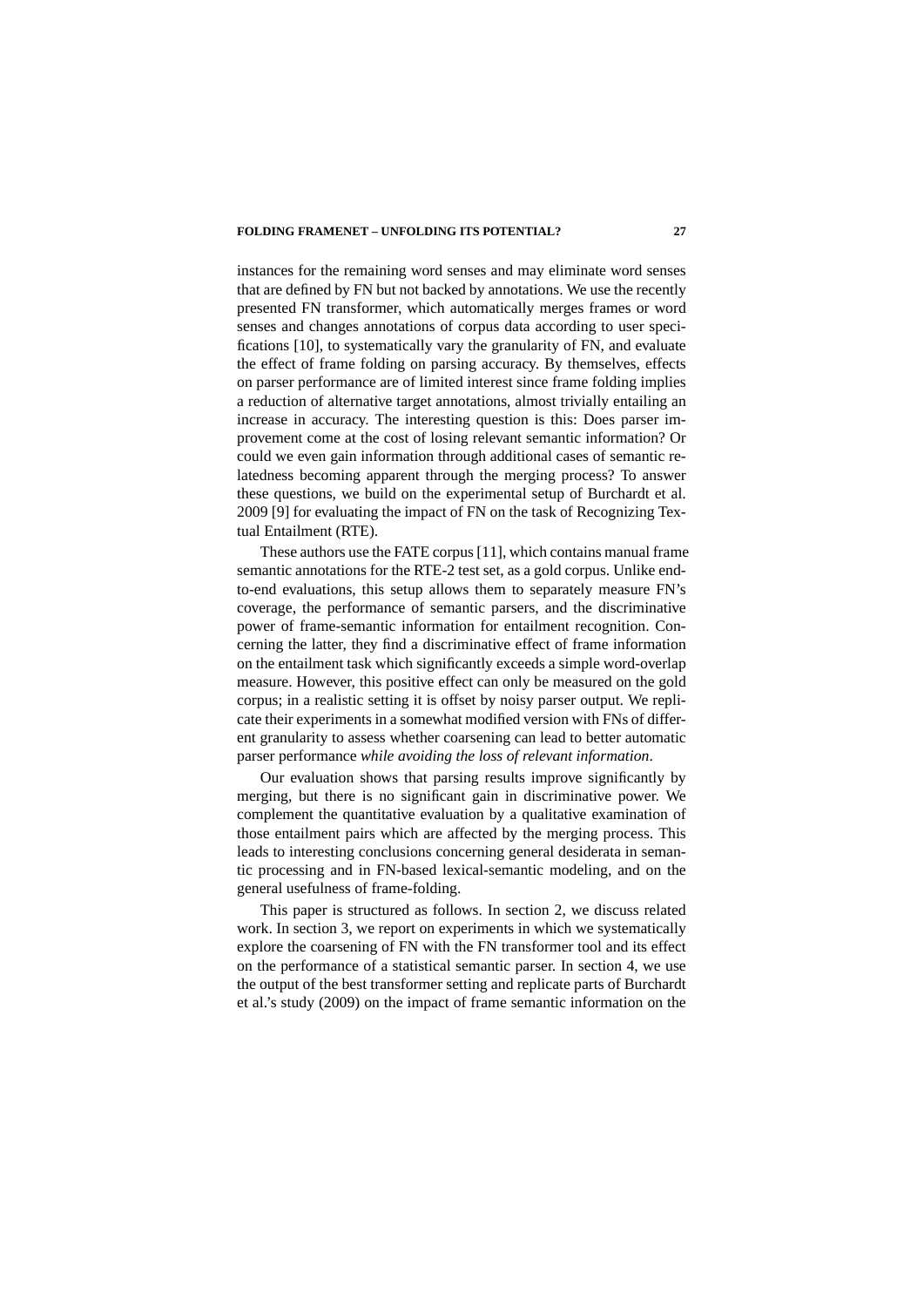RTE task. In section 5, we present a qualitative evaluation of the effects of collapsing frame and lexical unit distinctions. In section 6, we offer our conclusions.

# 2 RELATED WORK

McConville and Dzikovska [12] pursue an approach aimed at reducing FrameNet's granularity. They build a new semantic resource by deriving a verb lexicon for deep syntactic parsing from the annotations in FrameNet using the Inheritance relation between frames and the CoreSet relation between Frame Elements to reduce the set of semantic roles. Their lexicon comes, however, without an appropriately updated corpus. Therefore, it cannot be used to train a shallow semantic parser. Ruppenhofer et al.'s [10] transformer tool, which we will use in this paper, was specifically created to allow for experimenting with different levels of granularity in FrameNet to suit NLP applications.

Matsubayashi et al. [13] focus on the sparse-data problem for role assignment. They compare various ways of generalizing across semantic roles. Fürstenau and Lapata [14] propose a semi-supervised approach to augment the training material for verbs known to FrameNet based on small seed sets. The performance effects on a semantic role labeler are limited and they are best for smaller seed sets. In another paper, Fürstenau and Lapata [15] propose a semi-supervised approach to assign instances of verbs that are unknown to FrameNet to suitable frames. Further coverage-related work concerns type-based lexical unit induction. Pennacchiotti et al. [16] use vector space models and WordNet relations to assign unknown predicates to the most similar frame.

#### 3 PARSING EXPERIMENTS

In this section, we discuss how some of FrameNet's frame and word sense distinctions can be collapsed in a linguistically motivated way, and measure the effect on the performance of a shallow semantic parser. To this end, we systematically explore different parameter settings for the Frame-Net transformer tool to produce modified versions of the FrameNet data. We then train and test a statistical semantic parser on the modified Frame-Net data to evaluate its performance.

We use FrameNet's official release 1.3 and modified versions of it that we generate using the transformer tool. FrameNet release 1.3 has 795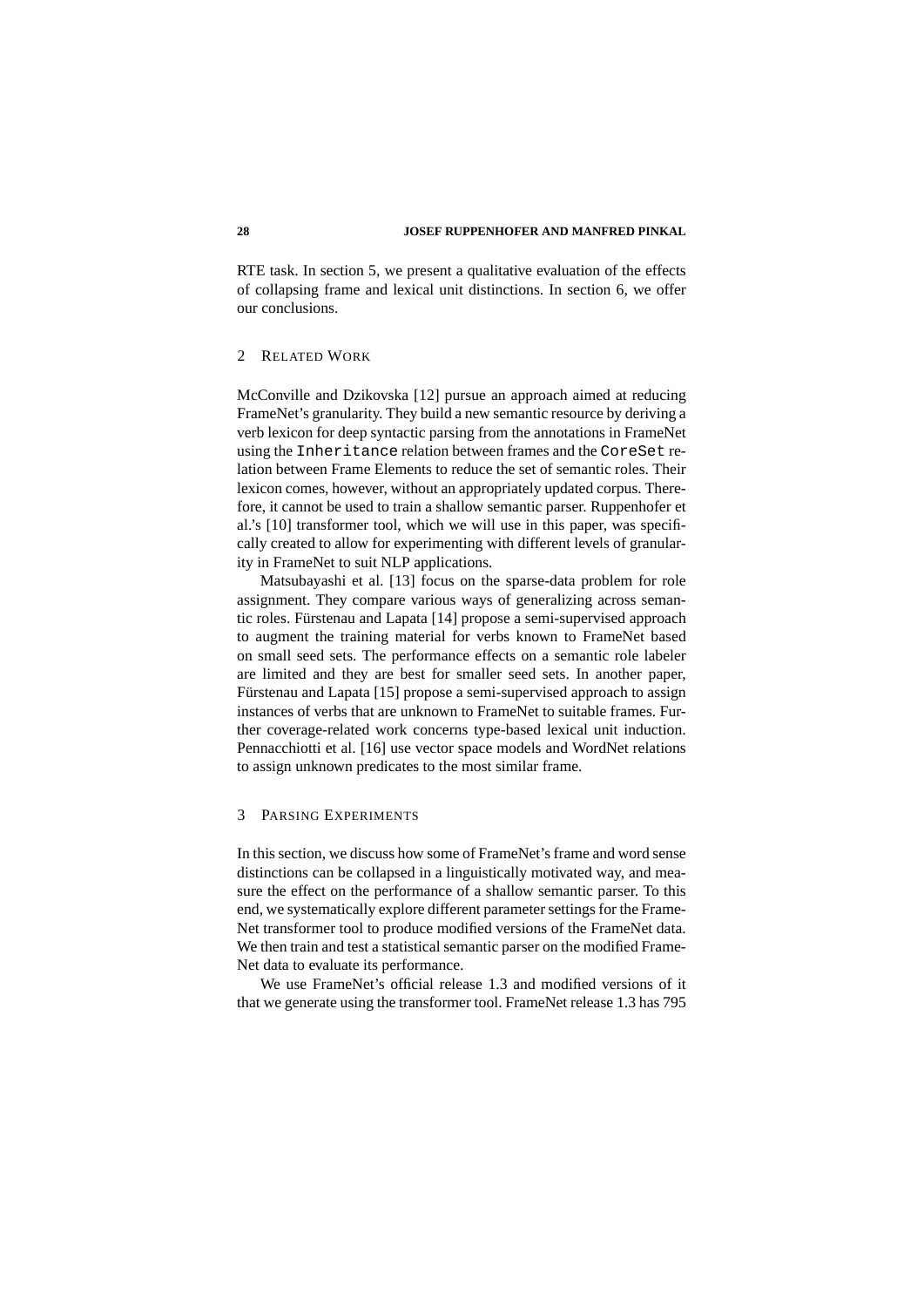frames and 10195 lexical units (word senses), belonging to 8365 different lemmas. 6728 lexical units are exemplified with annotated instances that can be used as training data. $<sup>1</sup>$ </sup>

# 3.1 *Frame Folding*

The FrameNet Transformer tool gives users a possibility to automatically coarsen the FrameNet sense inventory in an iterative procedure. The tool automatically merges either entire frames, if they stand in appropriate frame relations chosen by the user, or word senses of lemmas that belong to frames related by the specified relations. In the latter mode, only word senses standing in a child-ancestor relation are merged. In either mode, the transformer automatically outputs format-compliant FrameNet versions, including modified corpus annotation files that can be used for automatic processing. Users can vary the behavior of the FN transformer by setting paramaters. For our experiment, we selected eight linguistically reasonable parameter combinations. We describe and motivate them in the following.

*Type of merger.* Frame-based merging aims at reduction of frame granularity and providing larger sets of training data per frame. Lexicalunit based merging aims at reduction of word-sense ambiguity, and leaves the frame structure unchanged. We tested frame-based and LU-based merging, as well as combinations of the two in either order. In Table 1 below, we use F to designate a frame based merger, L to designate lemmabased one, FL for a sequence of frame-based merging followed by LUbased merging, and LF for a sequence of mergers in the reverse order.

*Frame relations licensing merge.* The FrameNet database employs different frame-to-frame relations, a subset of which can be specified by the user of the transformer tool. In the frame-based mode, the transformer merges those pairs of frames which are connected by licensing relations. In the LU-based mode, the transformer traverses licensing relations downward from the frame of the target LU to find lemma-identical LUs to merge into the target LU. E.g., with the lemma *depart*, the sense in the frame Departing can serve as a target for the sense in the child frame Quitting a place, which is related by INHERITANCE. The PERSPECTIVE ON, SUBFRAME, INCHOATIVE OF, and CAUSATIVE OF relations are reliable indicators of close semantic relatedness. We use

<sup>&</sup>lt;sup>1</sup> Very recently, FrameNet made available a new release, 1.5. Its format is different from release 1.3 and therefore not compatible with the FrameNet transformer tool we use.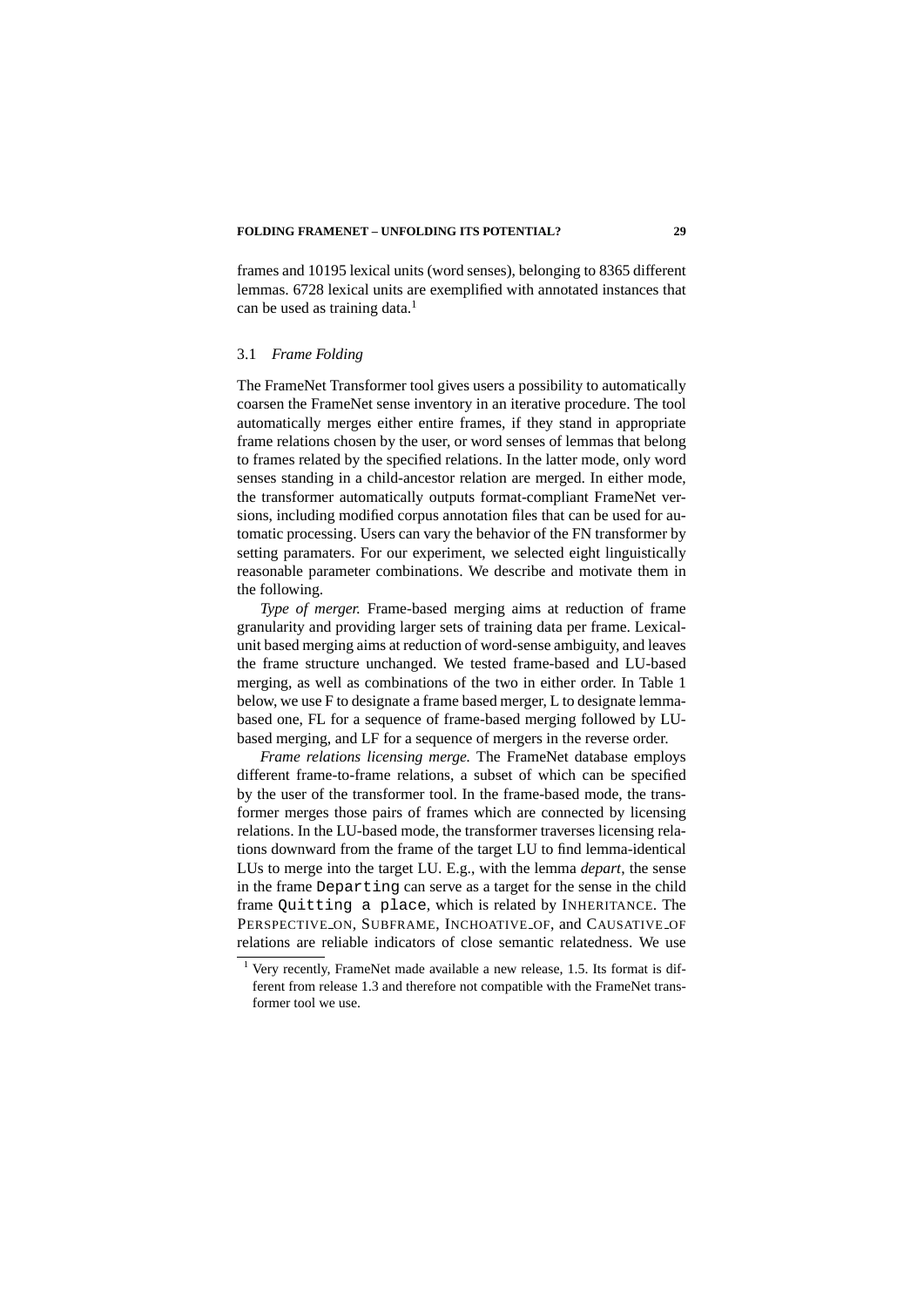them throughout in our experiments. We exclude the USING relation because it often connects frames that are only vaguely related. INHERI-TANCE is not a clear positive candidate because the semantic step length between frames connected by this relation varies greatly. We carry out every experiment in two versions, one with and one without INHERI-TANCE as a licensing relation. In the Setting column of table 1, we refer to these versions as F+I, F-I, etc.

*Stop frames.* Stop frames are frames which may not serve as target frames for frame-based mergers. Stop frames are highly abstract frames like Event, Process, Transitive action, which are connected to large numbers of very different frames that we do not want to collapse. We use the same set of 12 stop frames in all experiments. Stop frames are used only in frame-based merging.

*Number of iterations performed.* The FN transformer proceeds iteratively, always merging (lexical units in) adjacent frames. We set the number of iterations to 3 for frame-based merging, and 1 for LU-based merging because only few additional mergers take place if one performs additional iterations.

We use eight different parameter combinations, each starting from the official FrameNet release and producing a different modified FrameNet version. These parameterizations share the appropriate fixed settings but vary with regard to merger type and the use of the INHERITANCE relation in identifying source frames and LUs.

# 3.2 *Parsing*

To automatically annotate the nine (original and derived) versions of FN, we used the Shalmaneser shallow semantic parser [17], which was the only freely available parser for frame semantic role labeling at the time.<sup>2</sup> Shalmaneser breaks down the task of frame semantic annotation into three ordered sub-problems (frame assignment, argument recognition, and argument labeling) which are modeled as modular, supervised learning tasks. We used the default Naive Bayes classifiers that come with Shalmaneser.

We trained and tested the Shalmaneser semantic parser in a 10-fold cross validation setting. We trained each system only on those lemmas that were affected in at least one of our eight experiments, because only in

<sup>&</sup>lt;sup>2</sup> The system Johansson and Nugues built for the Semeval-2007 task was no longer available [18]. CMU's SEMAFOR-system [19] became available too late for use in this work.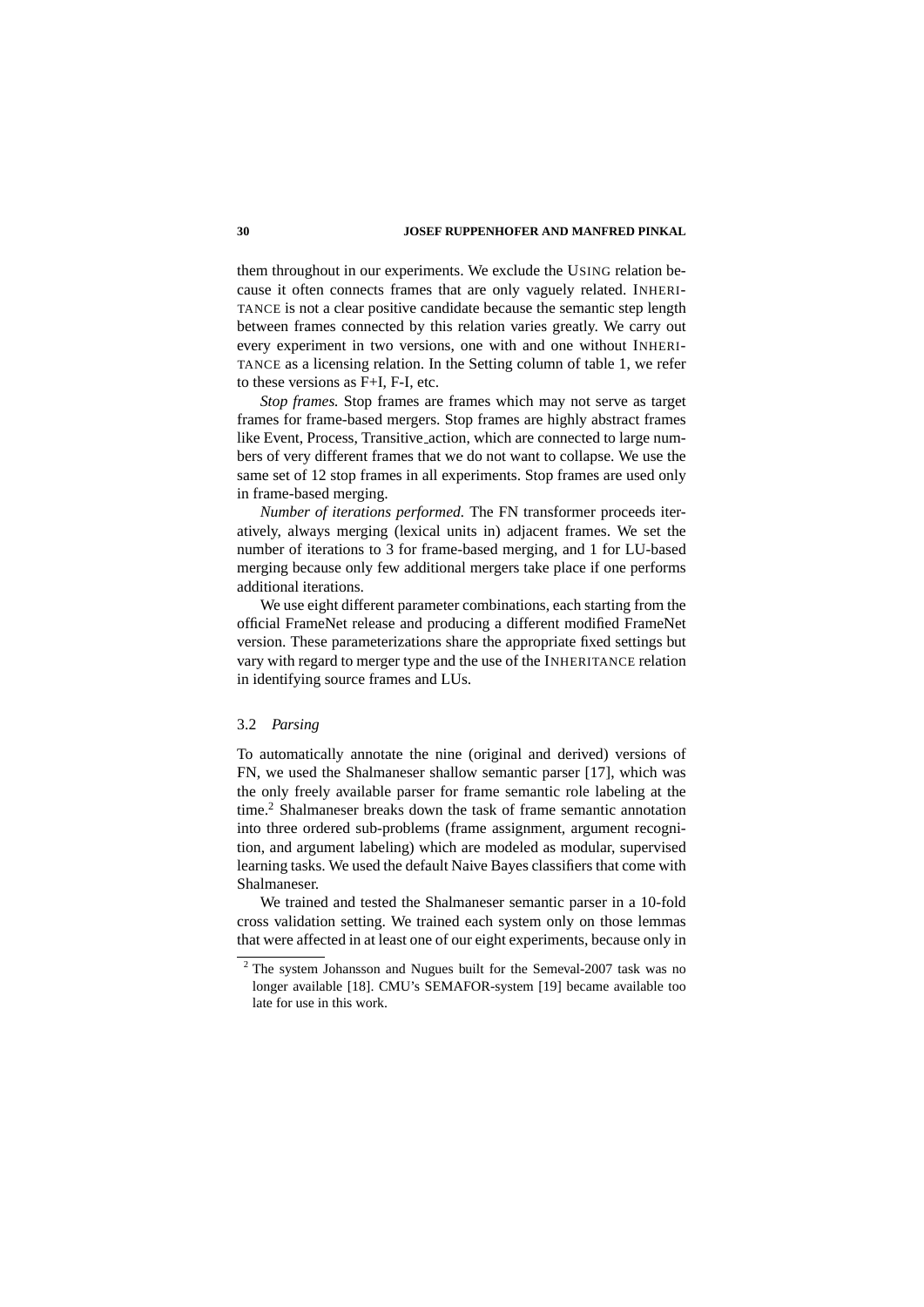| <b>ID</b> Setting |            | LU   | avg. $#$ | frame   | arg. recognition |       |         | arglab |
|-------------------|------------|------|----------|---------|------------------|-------|---------|--------|
|                   |            | red. | senses   | assign. |                  |       |         |        |
|                   |            |      |          | acc.    | prec.            | rec.  | f-score | acc.   |
|                   | ORIG       | 0    | 1.66     | 0.938   | 0.852            | 0.697 | 0.766   | 0.762  |
| 1                 | $F + I$    | 153  | 1.55     | 0.944   | 0.846            | 0.682 | 0.755   | 0.746  |
|                   | 2 LF, $+I$ | 397  | 1.36     | 0.963   | 0.842            | 0.674 | 0.749   | 0.741  |
| 3                 | $L, +I$    | 353  | 1.39     | 0.958   | 0.845            | 0.691 | 0.760   | 0.746  |
| 4                 | $FL+1$     | 369  | 1.38     | 0.956   | 0.843            | 0.676 | 0.750   | 0.738  |
|                   | 5 F.-I     | 112  | 1.58     | 0.943   | 0.848            | 0.680 | 0.755   | 0.750  |
| 6                 | LF. -I     | 339  | 1.40     | 0.958   | 0.846            | 0.677 | 0.752   | 0.742  |
|                   | $L, -I$    | 352  | 1.39     | 0.959   | 0.848            | 0.692 | 0.762   | 0.748  |
| 8                 | FL. -I     | 360  | 1.39     | 0.957   | 0.849            | 0.683 | 0.757   | 0.745  |

**Table 1.** Performance of SRL system trained on different versions of FN

these cases the parser's behavior may change. The data set contains 1300 lemmas and 36681 annotated frame instances (annotation sets). The 1300 lemmas involved have a total of 2163 word senses associated with them in the official FrameNet release. 755 of the lemmas are unambiguous. They are included in the data set because their single sense was affected by a frame-based merger. 354 lemmas have 2 senses and 191 lemmas have more than 2 senses. The reduction of senses in the sub-corpus under consideration can be read off the third column of Table 1.

# 3.3 *Results*

The results of our experiments, shown in Table 1, confirm that we can improve parser performance by collapsing certain distinctions made by FrameNet. Not too surprisingly, frame assignment accuracy correlates with the degree of frame ambiguity. The best performance on frame assignment results from experiment 2, where polysemy was reduced the most, by combining LU-based merging with frame-based merging in that order, and allowing INHERITANCE. Table 1 further shows that, unlike with frame assignment, the modified FN versions cannot outperform the original release when it comes to argument recognition and labeling.

# 4 RTE EXPERIMENTS

In our second experiment, we turn to the question how frame folding affects the relevant semantic information contained in frame annotations.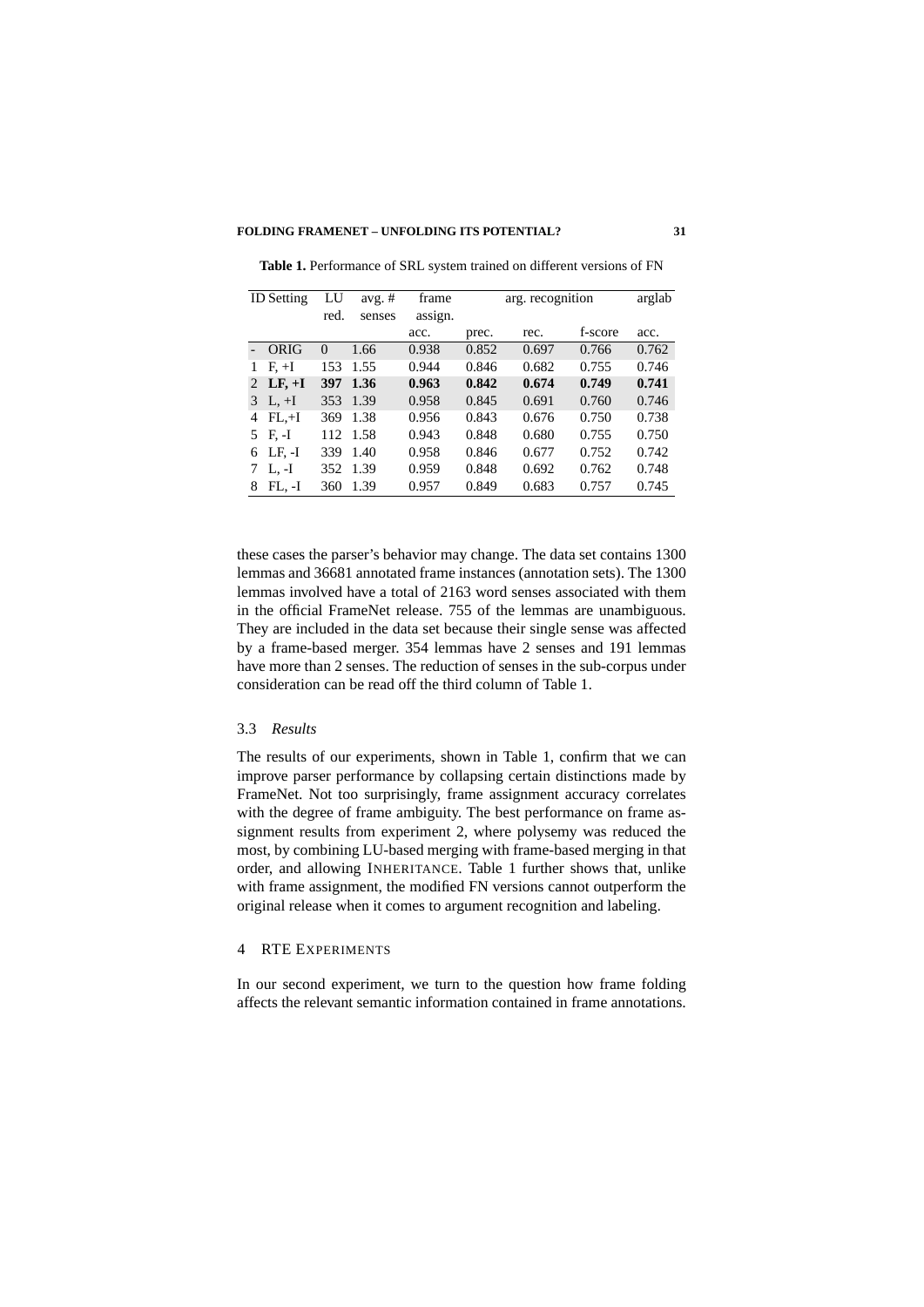We draw on the work of Burchardt et al.(2009), who made a study of the impact of frame semantic information on the RTE task. Like them, we base our study on the FATE corpus.

#### 4.1 *The FATE Corpus*

The FATE corpus [11] contains manual annotations of the RTE-2 test set, consisting of 800 entailment pairs, 400 positive, 400 negative. In positive entailment pairs, the sentences are not fully annotated with semantic frames but only on relevant spans which annotators deemed to have a bearing on making the entailment decision. The FATE corpus contains 1686 sentences with 4490 annotated frame instances and 9518 role instances.

Lemmas in FATE were annotated with frames in a rather flexible way. For instance, annotators were allowed to apply frames to occurrences of lemmas if the frames seemed to match the occurring word senses, even if the lemmas were not listed in the relevant frames in FrameNet. Due to this generous annotation policy in FATE, Burchardt et al. report a surprisingly high coverage of 92% on frame instances. If we only consider annotated instances of frames for which the frame-evoking lemma is listed in FN 1.3 and has training data, we are left with a total of 1519 frame instances  $(34%)$  that the Shalmaneser parser can possibly handle.<sup>3</sup> We call this subset of FATE annotations FATE-strict.

To fairly assess the performance of the Shalmaneser semantic parser, we use FATE-strict as a gold standard. We train the parser on FrameNet release 1.3 and test it on FATE-strict. On the 1519 annotatable instances in FATE-strict, the system achieves a precision of 86% and a recall of close to 100% for frame assignment. Accordingly, accuracy also stands at close to 86%, which is somewhat lower than the 93% accuracy value we obtained when training and testing with Shalmaneser on FrameNet release 1.3. The precision and recall figures we obtained in our experiment contrast markedly with the precision and recall values of 0.35 and 0.40 for Shalmaneser given by Burchardt et al., who evaluated Shalmaneser against the full set of FATE annotations, including the cases that Shalmaneser was not equipped to handle.

<sup>&</sup>lt;sup>3</sup> The Shalmaneser semantic parser can only assign a frame to a lemma instance if it has seen training data for that lemma-frame pair. It cannot transfer what it has learned on a lemma with training data for a given frame, to another lemma without training data.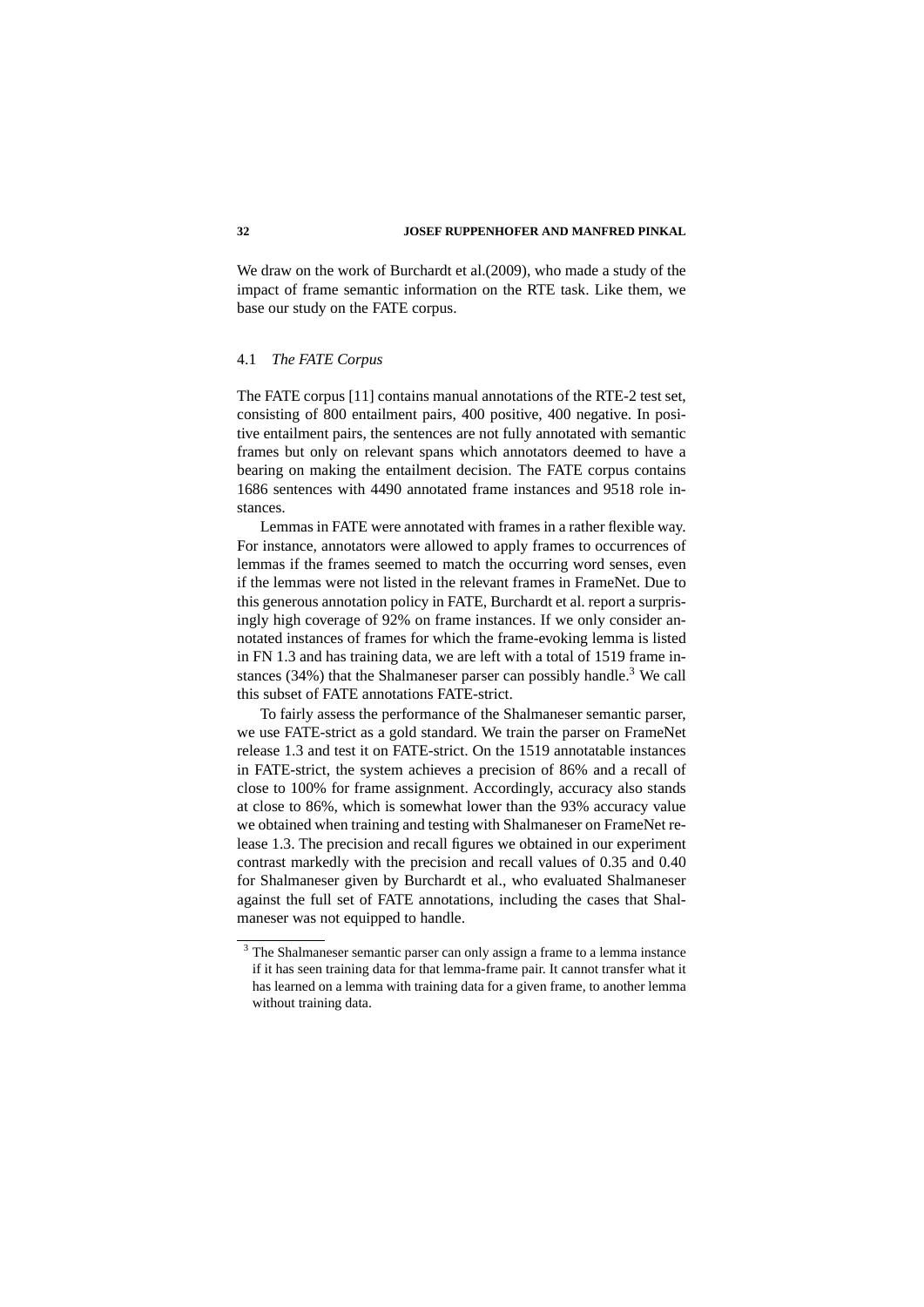# 4.2 *Experimental Setup*

We follow Burchardt et al 2009 in using the FATE corpus but we will not attempt to replicate their experiments in full. The focus of our analysis is on comparing versions of the FATE corpus which are annotated according to frame schemas reflecting different levels of granularity.

The basic method is to extract frame-based statistical information from the positive and negative entailment pairs in the annotated corpus, respectively, and to measure the overlap of frame structures between the text and the hypothesis sentences. The key assumption behind this method is that the more of the semantic material in the hypothesis can be 'embedded' into the text, the more likely it is that an entailment relation exists between text and hypothesis. For the level of frames or word senses, Burchardt et al. define a **frame label overlap** measure between hypothesis sentences and the text sentences paired with them. Frame label overlap is defined as the percentage of frame labels in the hypothesis which have a counterpart in the text. Frame label overlap is calculated separately for the frames in all positive and negative pairs. The difference between these two scores is taken as a measure of the discriminative power contributed by using frame semantic information.

Our major purpose is to compare the effect of frame folding on frame label overlap information and difference values. We decided to only use the maximally reduced FN version, produced by parsing experiment 2, and compare it to the original FrameNet annotation because it leads to the highest parser quality and provides us with the greatest amount of possible frame assignment differences. We compute the overlap and difference scores for three versions of the corpus,

- **–** the original generously annotated version of FATE, which we use as a gold corpus; the scores give us information about how optimally available FN information (at the original and reduced level of granularity) will be able to discriminate positive and negative entailment cases
- **–** FATE-strict, i.e., the corpus constrained to the parsable frame instances; this is not very interesting in itself, but is needed for comparison with the third version:
- **–** the constrained version of the corpus annotated by the Shalmaneser system; the scores for this version are an indicator of how much frame information can be accessed in a realistic setting.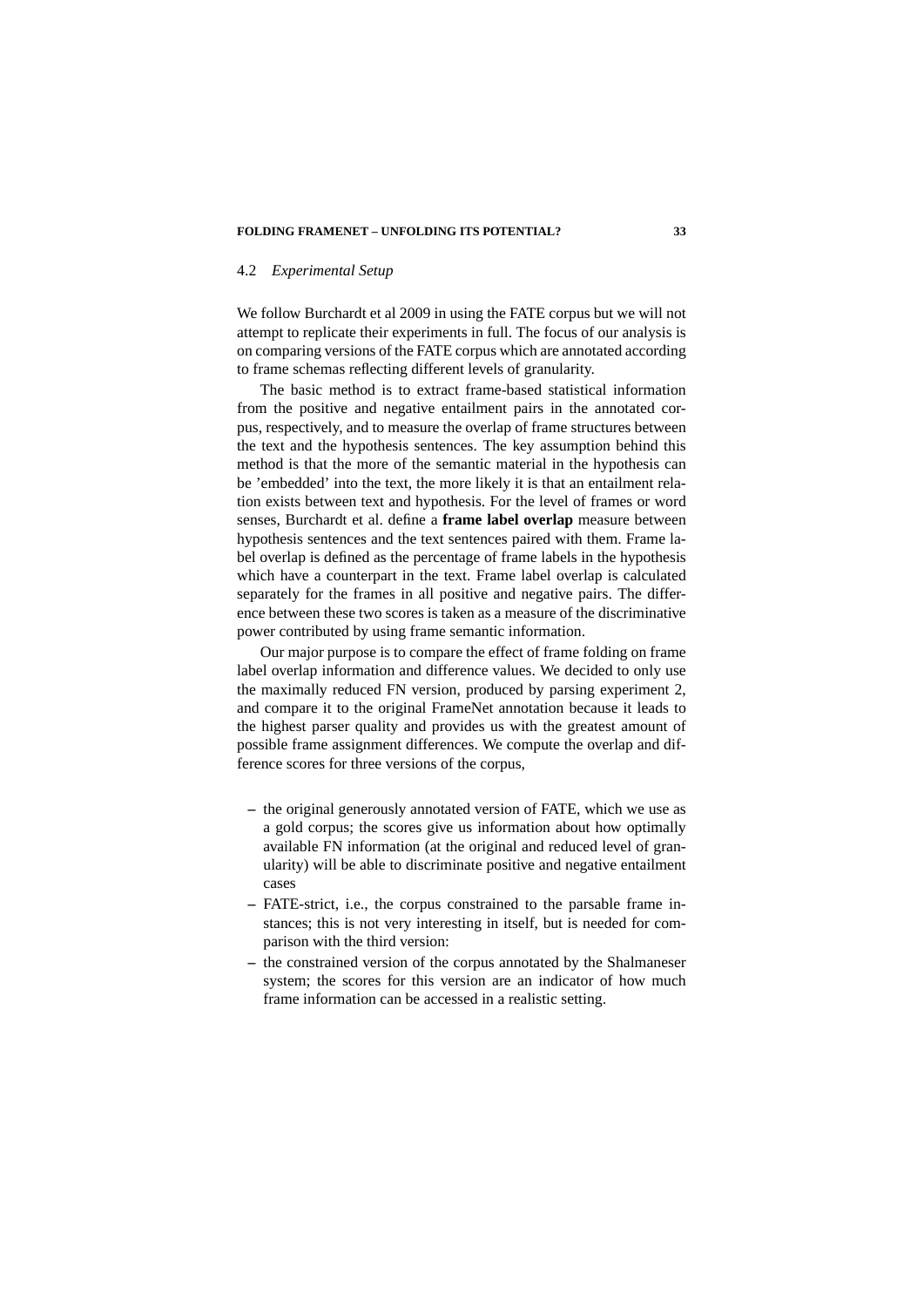# 4.3 *Results*

Table 2 gives the detailed results of the experiment. In addition to the frame overlap scores for positive and negative entailment pairs, and the difference between the two, it shows the corresponding values for word overlap measured on the sets of annotated instances in the generous and the constrained corpus versions.

The results show that for all versions of FATE, frame label overlap scores are higher than lemma overlap scores, underlining the fact that frame semantic normalization brings out latent semantic overlap that is not captured by lemma overlap alone. Also, we could replicate the result of Burchardt et al. that the difference in frame overlap outperforms word overlap by 3.5%. Moreover, we achieve consistently higher frame label overlap scores for the merged versions than on the corresponding versions annotated according to the original FrameNet scheme. This is as expected since the modified scheme reduces the number of frames. However, unlike what we had hoped for, we find that frame label overlap not only increases on positive entailment pairs but also on negative ones. In fact, for all three of the merged versions, there is a small decrease compared to their full FrameNet counterpart versions.

Overall, the quantitative results seem to paint a disappointing picture for the possible contribution that the collapsing of frame and lexical unit distinctions could make to the task of entailment recognition. However, before we accept such a general assessment we will take a closer look at the corpus data themselves.

|                          | Pos                            | Neg   | Diff  |  |  |  |  |  |  |  |
|--------------------------|--------------------------------|-------|-------|--|--|--|--|--|--|--|
| Gold Corpus Generous     |                                |       |       |  |  |  |  |  |  |  |
| Original FN              | 0.571                          | 0.459 | 0.112 |  |  |  |  |  |  |  |
| Merged                   | 0.575                          | 0.490 | 0.085 |  |  |  |  |  |  |  |
| Lexical Overlap Baseline | 0.450                          | 0.373 | 0.076 |  |  |  |  |  |  |  |
|                          | <b>Gold Corpus Constrained</b> |       |       |  |  |  |  |  |  |  |
| Original FN              | 0.549                          | 0.453 | 0.096 |  |  |  |  |  |  |  |
| Merged                   | 0.570                          | 0.480 | 0.090 |  |  |  |  |  |  |  |
| Lexical Overlap Baseline | 0.525                          | 0.410 | 0.115 |  |  |  |  |  |  |  |
| Shalmaneser              |                                |       |       |  |  |  |  |  |  |  |
| Original FN              | 0.524                          | 0.433 | 0.091 |  |  |  |  |  |  |  |
| Merged                   | 0.530                          | 0.450 | 0.080 |  |  |  |  |  |  |  |

**Table 2.** Frame label and lemma overlap on entailment pairs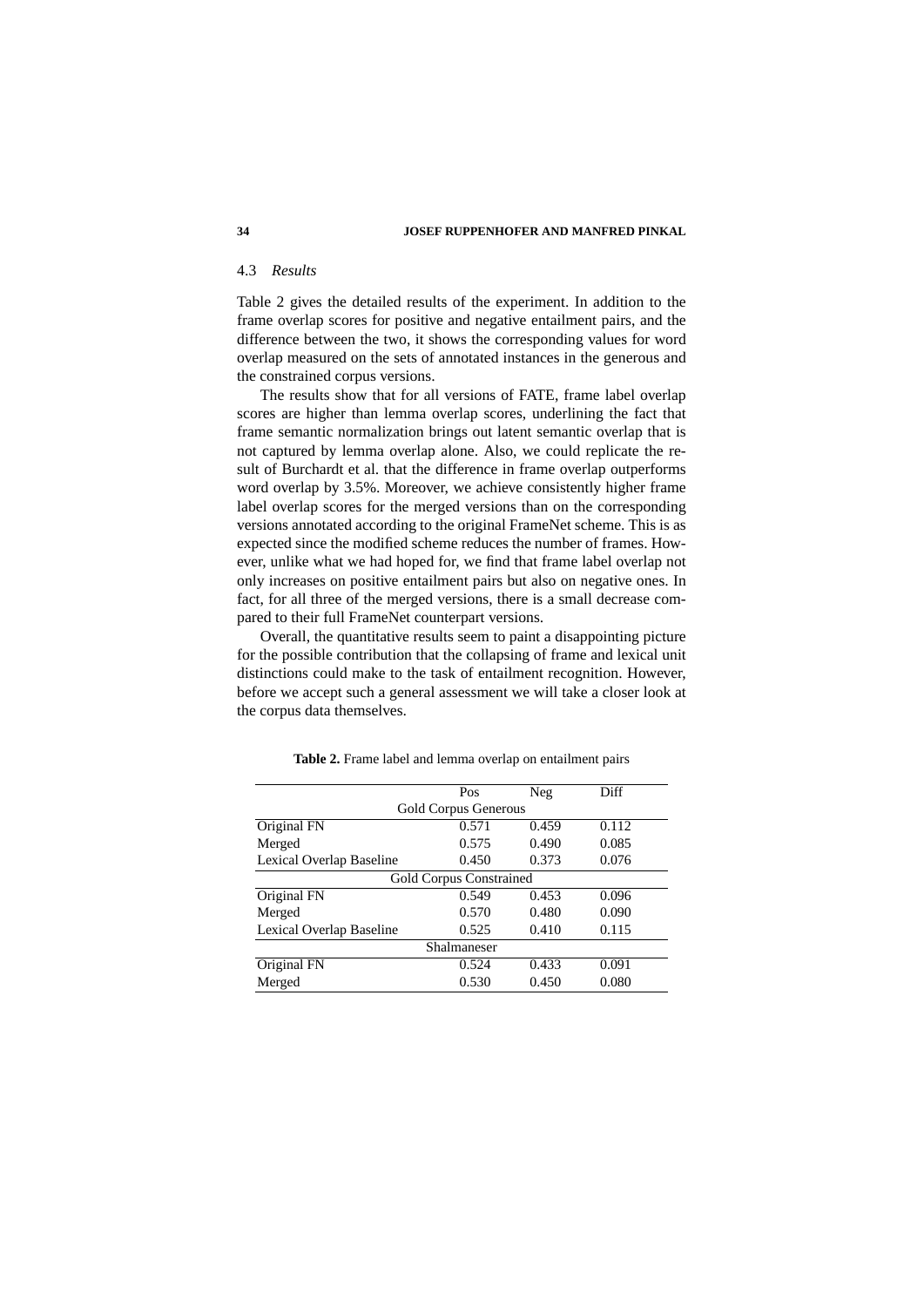#### 5 QUALITATIVE STUDY

In order to get a better sense of the effect of collapsing frame and lexical unit distinctions, we will examine the differences between original and merged FrameNet annotation in detail. We will focus on the generous version of the gold corpus, to have a maximum amount of clean data available. Actually, the subset of text-hypothesis pairs seeing changes in their overlap score is rather small: 49 pairs out of 774 (6.3%). However, note that 541 of the 774 pairs have at least one changed frame instance in the transposed FATE (69.9%). Based on manual inspection of 50 randomly chosen pairs with changing annotation and unchanged score, we find that in the majority of cases (about 80%), a frame that is being shifted occurs only on the T(ext) or only on the H(ypothesis) side, its shift thus having no impact on the overlap score. In the remaining 20% of cases, the same frame is changed in identical ways on both T and H.

We now focus on the 49 entailment pairs where relevant changes occur. In 17 cases, the change that occurs works in our favor. 11 cases are textbook examples of what we hoped to achieve by folding frames: different lemmas and frames on positive pairs in the original version of the corpus come to be aligned in the transformed corpus. An example of this is (2), where *accuse* shifts from Notification of charges to Crime scenario on the H side, while *arrest* and *try* on the T side shift to the same frame from Arrest and Trial, respectively.

# (2) T: Wyniemko , now 54 and living in Rochester Hills , was **arrested** and **tried** in 1994 for a **rape** in Clinton Township. H: Wyniemko was **accused** of rape .

In the other 6 cases, frame instances in negative pairs that are aligned in the original FATE come apart, yielding lower overlap scores. However, under ideal conditions none of these changes would have happened, and the lack of entailment would have been recognized by another module of an RTE system. 4 of these cases are due preprocessing errors in the FATE corpus (incorrect lemmatization). 1 case is the result of a coverage gap in FrameNet and the two lemmas in question both should have moved to the same frame. The final case involves two different lemmas on the text and hypothesis side, which do not share the same kind of polysemy and thus cannot move to the same frame during the lexical-unit based second merger phase of parsing experiment 2. The relevant case is (3), where *hang* and *execute* both have senses in the Killing frame but only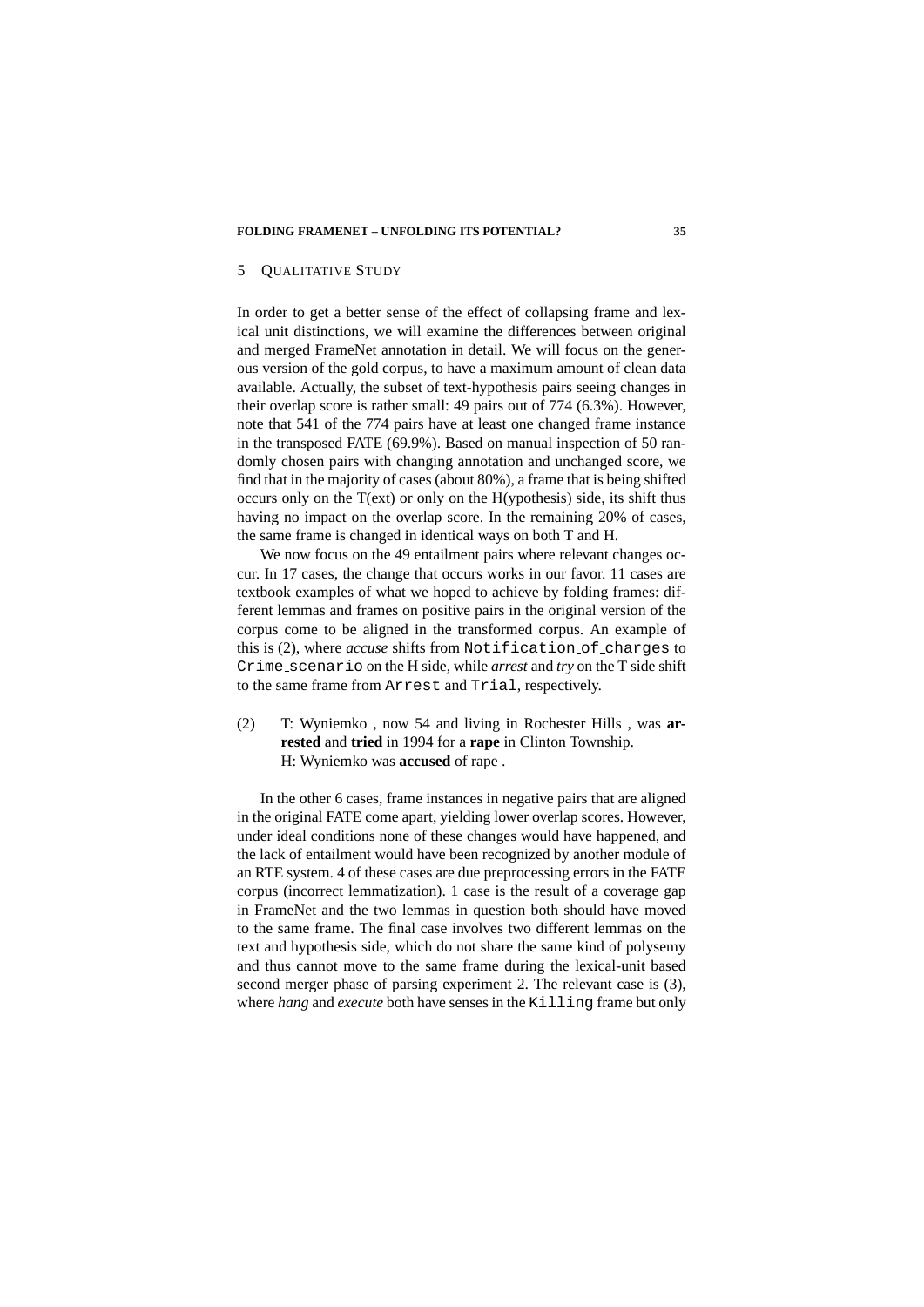*execute* has a sense in the Intentionally act frame, with which its Killing sense can merge in the LU-based merger step.

(3) T: Some 420 people have been **hanged** in Singapore since 1991 , mostly for drug trafficking , an Amnesty International 2004 report said . That gives the country of 4.4 million people the highest execution rate in the world relative to population . H: 4.4 million people were **executed** in Singapore .

In 32 of the 49 pairs with changes in the overlap score, the change runs against our interest. In 9 positive entailment pairs, two correctly aligned frame instances come apart during the lexical unit-based second merger phase because they have two different lemmas that do not share the same polysemy, similarly to what happens on the negative pair exemplified in (3). In another case, two correctly aligned frame instances come apart because of a lemmatization error. In the remaining 22 cases, all in negative entailment pairs, two frame instances are correctly brought into alignment in the course of frame-based merging. The lack of entailment in most of these cases depends on aspects which are out of the scope of lexical semantics. In some cases, the compositional process brings targets bearing identical frame information into completely different contexts. For instance, in example (4), the Entity frame elements of the two frame instances do not refer to the same entities. In other cases, modal operators or negation influence the veridicality of a predicateargument structure and thereby prevent entailment. In (7), the embedding of the Forming relationships frame evoked by *married* under the modal operator introduced by *possibility* prevents entailment. Example (5) is a different case. Here, the opposed scalar values of *cut* and *rise* are not differentiated in FrameNet, although the opposite polarity is a matter of lexical semantics.

- (4) T: **Changes** [in the cell-cycle and apoptotic machineries , or in the signaling pathways that control them  $^{Entity}$ ] allow cancer cells to escape the normal control of cell proliferation and cell death . H: The **altered** [cellular networks of molecular pathways  $^{Entity}$ ] sustain cancer cell growth and make them resistant to certain therapies .
- (5) T: The National Institute for Health and Clinical Excellence estimates the move would **cut** the number of unplanned pregnancies by 70,000 each year .

H: Unplanned pregnancies **rise** by 70,000 each year .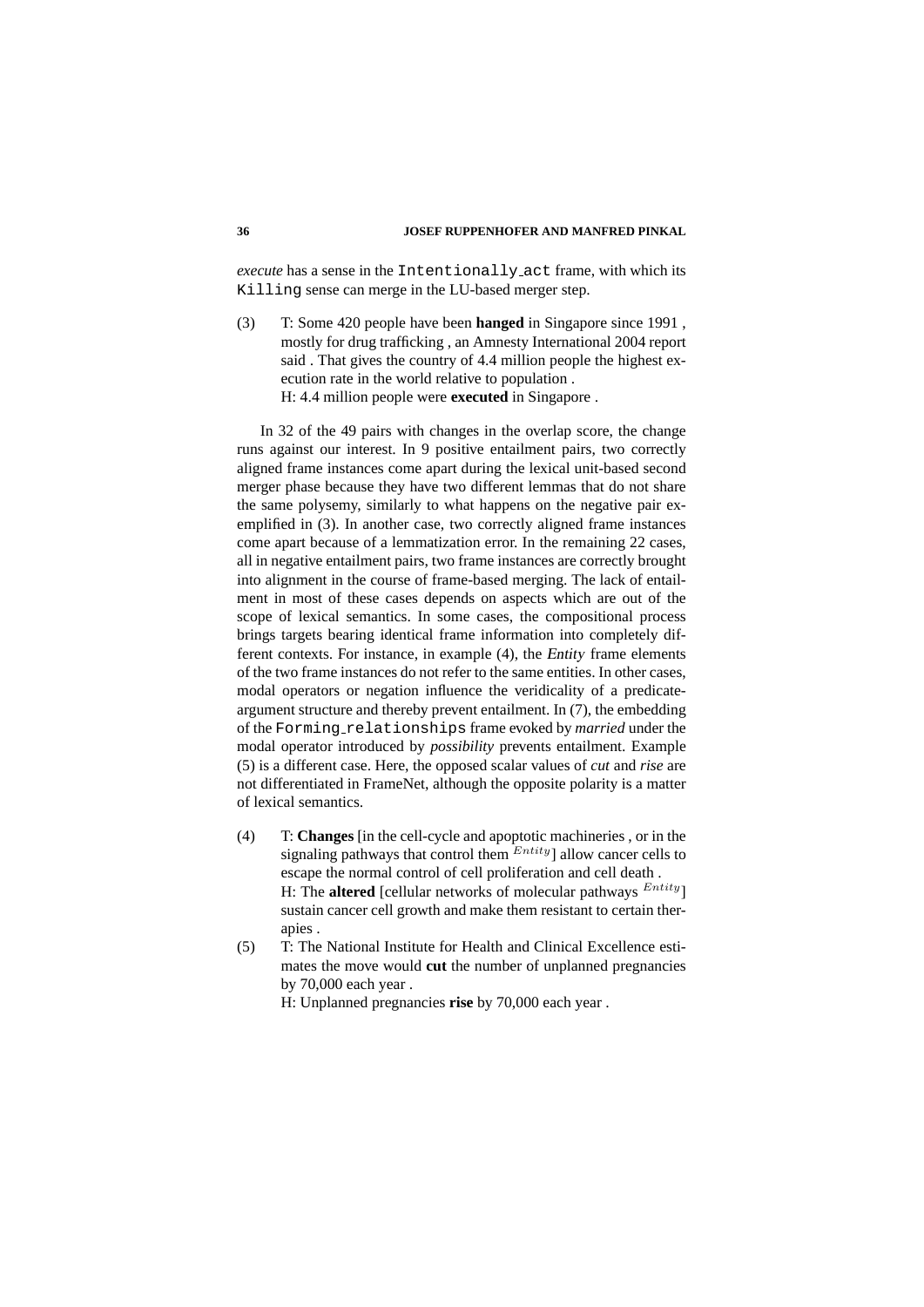- (6) Still , violence continued : Insurgents killed five U . S . soldiers , set off a suicide car bomb that **killed** [four Iraqi policemen  $V^{ictim}$ ] in Baghdad and targeted more polling sites across the country . H: Five U S soldiers were killed, and at least [10 Iraqis Protagonist] **died** in Baghdad
- (7) T: The possibility for Yevgenia Timoshenko , daughter of the Ukrainian ex-prime minister , to be **married** to the English rock singer Sean Carr , in church , is still questionable H: Yevgenia Timoshenko is the **wife** of Sean Carr .

Overall, our examination of the entailment pairs with changed overlap scores suggests that collapsing frame distinctions is useful, if we look past the simple metric of frame overlap scores. First, the predominantly negative effects on merging by pre-processing errors can be set aside as orthogonal issues. More importantly, while the easy cases of frame instances coming into correct alignment to increase overlap on positive pairs are an argument for the merging, so are the cases of frame instances coming into correct alignment on negative pairs (5-7). For these latter cases, too, it is crucial that they come into alignment since other RTE modules checking on correct semantic composition, quantification etc presuppose that the relations they are operating on are correctly identified as equivalent.

The handling of antonyms could readily be improved by augmenting FrameNet's semantic representation. Antonyms should either be handled by separating them into distinct frames or recording their scalar properties on each lexical unit. Finally, based on this data set, lexical-unit based merging seems to mostly have ill effects, often breaking up correct alignments on positive pairs. With this type of merger, the benefit of improved parsing accuracy in the abstract seems to be outweighed by the loss of relevant information in the RTE setting.

### 6 CONCLUSION

We investigated the effect of automatic coarsening of FrameNet on the performance of a semantic parser, and on the usefulness of frame-semantic information for NLP tasks, using the example of RTE. We have shown that coarsening FrameNet improves performance on the frame assignment task but incurs a slight drop on the role recognition and labeling tasks. The quantitative evaluation of the impact of frame-folding on the RTE task did not show a positive result. A qualitative study of the induced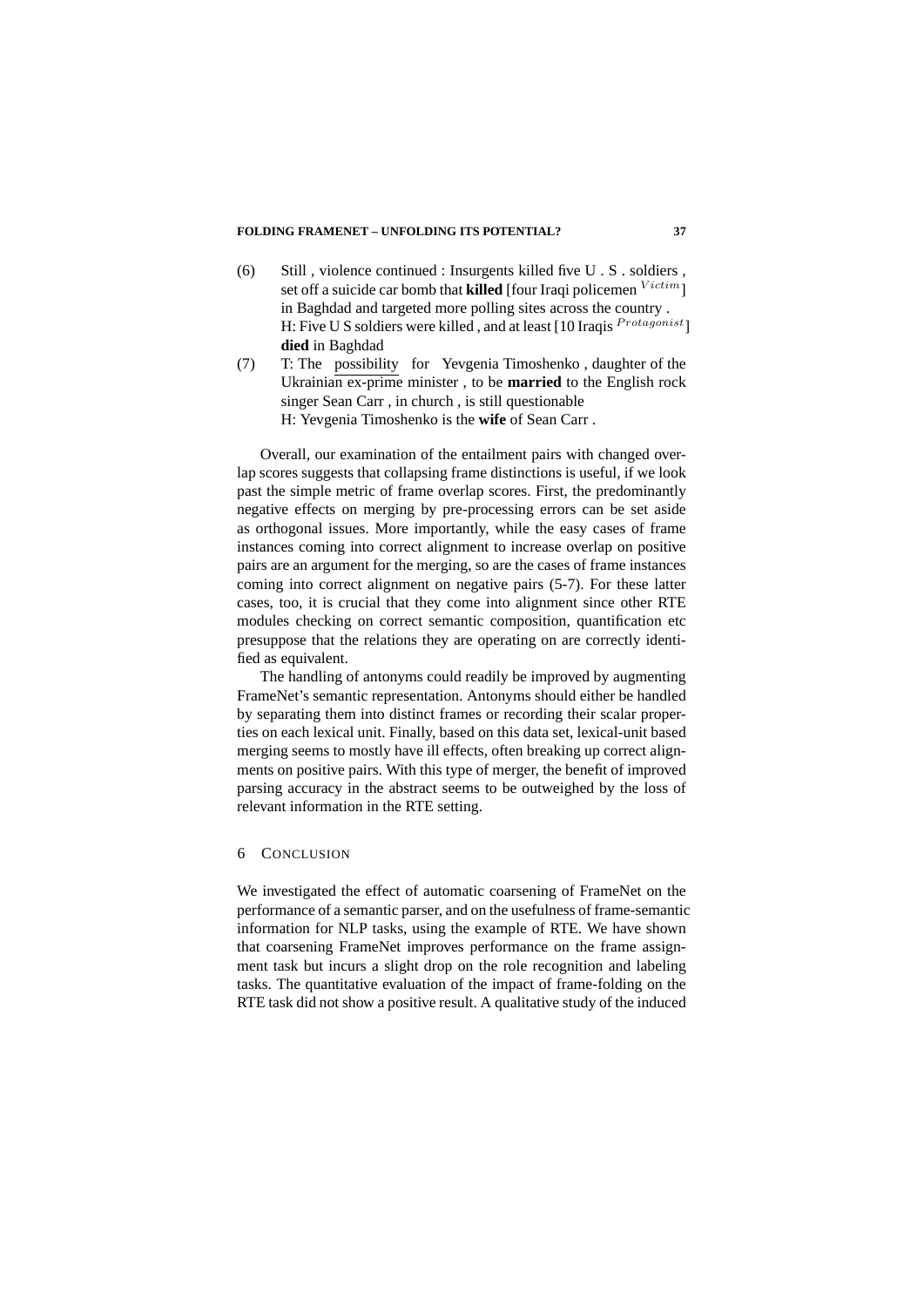changes in the annotation gave a differentiated, but basically positive picture. Frame-merging is responsible for most changes, they almost always lead to locally correct alignments, but must be complemented with mechanisms to handle non-local operators and compositional structure. LUbased merging seems to be less advisable because it often has negative effects. The FrameNet database should not only be completed, but extended to include further layers of lexical-semantic information such as polarity.

ACKNOWLEDGMENTS This work was funded by the German Research Foundation DFG (PI 154/9-3).

#### **REFERENCES**

- 1. Kulick, S., Bies, A., Liberman, M., Mandel, M., McDonald, R., Palmer, M., Schein, A., Ungar, L.: Integrated annotation for biomedical information extraction. In: HLT-NAACL 2004 Workshop: BioLINK 2004, Linking Biological Literature, Ontologies and Databases, Boston, ACL (2004) 61–68
- 2. Kaisser, M., Webber, B.: Question answering based on semantic roles. In: Proceedings of the Workshop on Deep Linguistic Processing, Prague, ACL (2007) 41–48
- 3. Fliedner, G.: Linguistically Informed Question Answering. Ph.d., Saarland University, Saarbrücken (2007)
- 4. Palmer, M., Gildea, D., Kingsbury, P.: The Proposition Bank: A Corpus Annotated with Semantic Roles. Computational Linguistics **31**(1) (2005) 71–106
- 5. Baker, C., Fillmore, C., Lowe, J.: The Berkeley FrameNet Project. In: Proceedings of the 17th International Conference on Computational Linguistics, Montreal, ACL (1998) 86–90
- 6. Carreras, X., Marquez, L.: Introduction to the conll-2005 shared task: seman- ` tic role labeling. In: Proceedings of the Ninth Conference on Computational Natural Language Learning, Ann Arbor, ACL (2005) 152–164
- 7. Bar-Haim, R., Dagan, I., Dolan, B., Ferro, L., Giampiccolo, D., Magnini, B., Szpektor, I.: The Second PASCAL Recognising Textual Entailment Challenge. In: Proceedings of the Second PASCAL Challenges Workshop on Recognising Textual Entailment, Venice (2006)
- 8. Palmer, A., Sporleder, C.: Evaluating framenet-style semantic parsing: the role of coverage gaps in framenet. In: Coling 2010: Posters, Beijing, Coling 2010 Organizing Committee (2010) 928–936
- 9. Burchardt, A., Pennacchiotti, M., Thater, S., Pinkal, M.: Assessing the Impact of Frame Semantics on Textual Entailment. Journal of Natural Language Engineering **15**(4) (2009) 527–550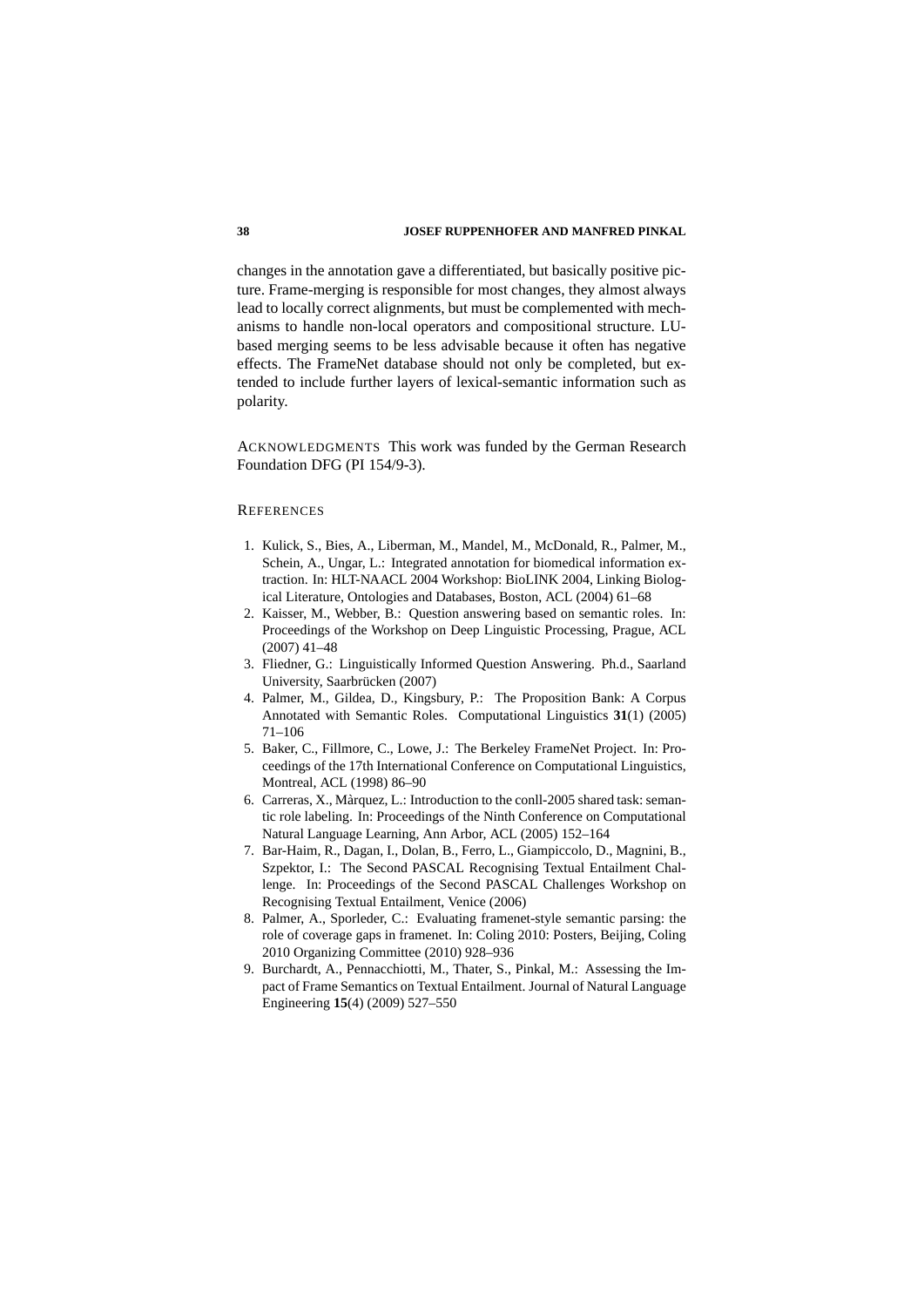- 10. Ruppenhofer, J., Sunde, J., Pinkal, M.: Generating FrameNets of various granularities: The FrameNet Transformer. In: Proceedings of the Seventh conference on International Language Resources and Evaluation, La Valletta, ELRA (2010)
- 11. Burchardt, A., Pennacchiotti, M.: Fate: A framenet-annotated corpus for textual entailment. In: Proceedings of the Sixth conference on International Language Resources and Evaluation, Marrakesh, ELRA (2008)
- 12. McConville, M., Dzikovska, M.: Using inheritance and coreness sets to improve a verb lexicon harvested from FrameNet. In: Proceedings of the Second Linguistic Annotation Workshop, ELRA (2008) 33–40
- 13. Matsubayashi, Y., Okazaki, N., Tsujii, J.: A Comparative Study on Generalization of Semantic Roles in FrameNet. In: Proceedings of the Joint Conference of the 47th Annual Meeting of the ACL and the 4th International Joint Conference on Natural Language Processing of the AFNLP, Singapore, ACL (2009) 19–27
- 14. Fürstenau, H., Lapata, M.: Semi-Supervised Semantic Role Labeling. In: Proceedings of the 12th Conference of the European Chapter of the ACL, Athens, ACL (2009) 220–228
- 15. Furstenau, H., Lapata, M.: Graph Alignment for Semi-Supervised Semantic ¨ Role Labeling. In: Proceedings of the 2009 Conference on Empirical Methods in Natural Language Processing, Singapore, ACL (2009) 11–20
- 16. Pennacchiotti, M., De Cao, D., Basili, R., Croce, D., Roth, M.: Automatic induction of framenet lexical units. In: Proceedings of the Conference on Empirical Methods in Natural Language Processing, Honolulu, ACL (2008) 457–465
- 17. Erk, K., Pado, S.: Shalmaneser a flexible toolbox for semantic role assignment. In: Proceedings of the Fifth conference on International Language Resources and Evaluation, Genoa, ELRA (2006)
- 18. Johansson, R., Nugues, P.: Syntactic representations considered for framesemantic analysis. In: Proceedings of the Sixth International Workshop on Treebanks and Linguistic Theories, Bergen (2007)
- 19. Das, D., Schneider, N., Chen, D., Smith, N.: Probabilistic frame-semantic parsing. In: Human Language Technologies: The 2010 Annual Conference of the North American Chapter of the ACL, Los Angeles, ACL (2010) 948– 956

**JOSEF RUPPENHOFER** SAARLAND UNIVERSITY COMPUTATIONAL LINGUISTICS AND PHONETICS SAARBRÜCKEN. GERMANY E-MAIL: <JOSEFR@COLI.UNI-SAARLAND.DE>